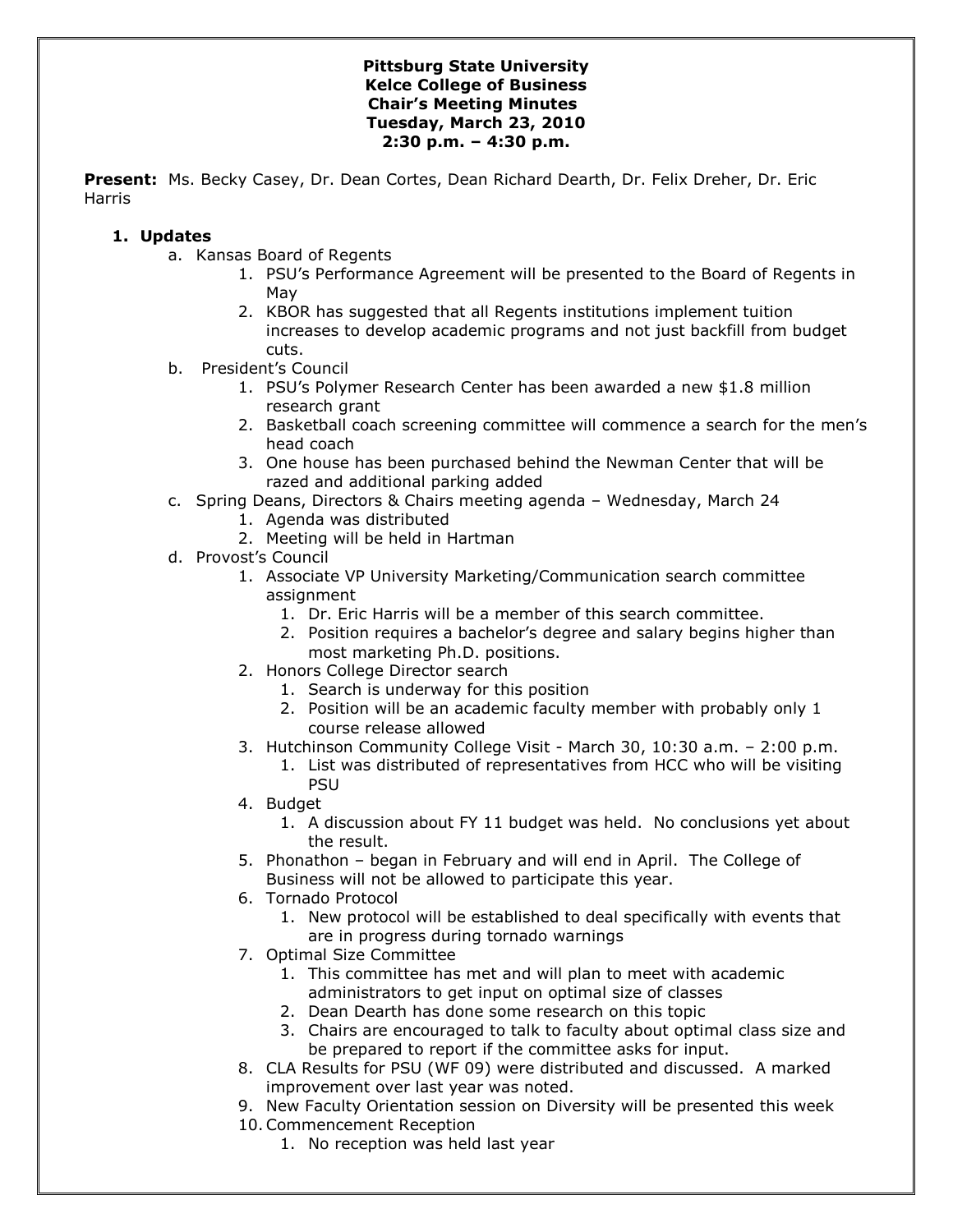- 2. Each college was offered some funds from the Registrar to hold a reception for their college. COT was the only college that participated.
- 3. Question has been asked about whether there is any interest in setting up tents on the oval to have separate college receptions for this year.
- 4. Chairs indicated no interest in a reception due the fact that people will want to go to the Weede early due to lack of seating.

# **2. Departmental Concerns:**

- a. MGMKT
	- 1. Will begin telephone interviews for Operations Management position this week
	- 2. MFT results will be distributed to Chairs soon. The MBA results are being realigned.
- b. CSIS none
- c. ACCTG
	- 1. A copy of Ms. Casey's preliminary plan for combining office space for the future Department of Accounting & Computer Information Systems was distributed and discussed.
	- 2. Additional possibilities will be discussed for office space when CSIS is disbanded.
- d. ECON
	- 1. Dr. Cortes Will be gone to Taiwan starting this Thursday, March 25 until April 3

## **3. Discussion Items:**

- a. SIFE Regional's The team will leave Monday for Dallas Regional's and will return late Tuesday night. Dr. Art Fischer will provide assistance to student team if Robyn Hess cannot attend due to the funeral of her grandfather.
- b. College Brochure
	- 1. Kelce College of Business brochure needs to be updated
	- 2. Chairs are asked to give input to Dean Dearth on any additional changes needed
- c. Board of Advisors Meeting May 3, 2010
	- 1. Need to plan for the next Kelce Board of Advisors meeting. Chairs are asked to think about what items need to be discussed. This will be discussed later.
- d. MC for College of Business Banquet Jason Landrum, Andrea Cole and Jeni Casey were suggested names for emcee.
- e. Update Contact List
- f. LiveText
	- 1. We are now on-board to proceed with LiveText. If students don't purchase LiveText software and participate in the project, they will lose points in their class. This has not been a significant incentive.
	- 2. Next year it will be mandatory that students purchase the LiveText software or they will be dismissed from to the course.
	- 3. At some point in the future purchasing LiveText will be a University admission requirement for all students and the problem will be avoided.
- g. Legislation need to get started on legislation changes
	- 1. CSIS Changes to "CIS"
	- 2. Math 153 Changes suggested starting point for legislation is to develop a
	- business math course that replaces MATH 153 to commence Spring 2011
- h. Scholarship write-ups
	- 1. Discussed whether to include these in the banquet program will try to include info about scholarship donor and not criteria for each scholarship

### **4. Upcoming events:**

a. Executive on Campus, Gene Baldwin – March 25